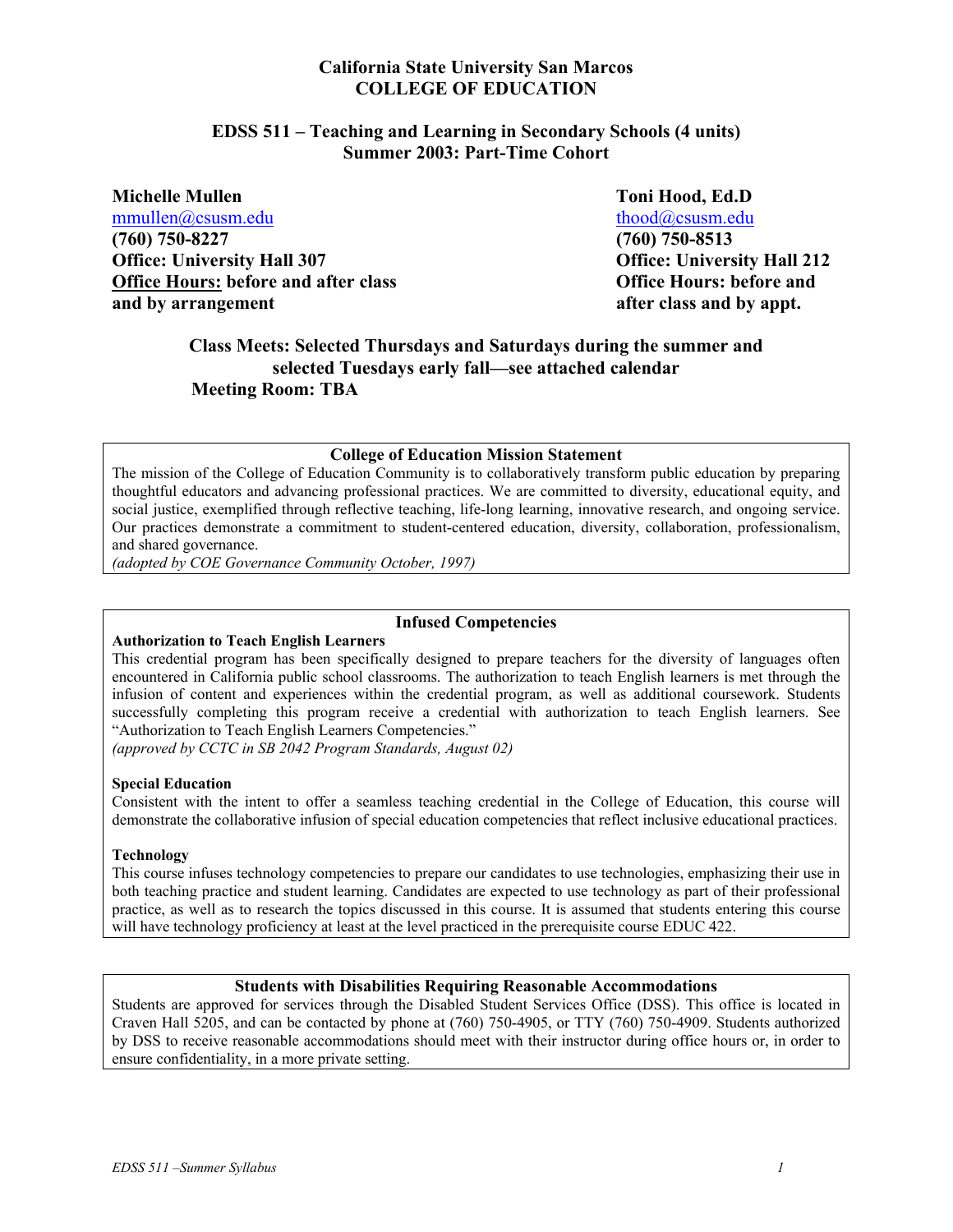# **Course Description and Goals**

This course is intended to begin the preparation of secondary teachers. Students will be exposed to and have experiences with the research, theory, and practice which form the foundation of the profession. The course will focus on facilitating students to improve knowledge and develop skills in six fundamental areas of the teaching profession. These are:

- **1. PURPOSE FOR TEACHING:** Student teachers will develop and refine their own philosophy of teaching grounded in theory, research, and practice.
- **2. REFLECTIVE PRACTITIONERS:** Student teachers will become active learners who continuously research, assess, apply and refine knowledge throughout their careers.
- **3. PROFESSIONAL KNOWLEDGE:** Student teachers will increase their understanding of the principles of learning, curriculum, instruction and assessment as well as demonstrate application of this knowledge in the effective development of learning opportunities for all students.
- **4. STUDENT FOCUS:** Student teachers will work equitably and effectively with all students by respecting the diversity of ethnicity, race, gender and distinctive characteristics of each individual.
- **5. TEACHING AS A PROFESSION:** Student teachers will exhibit appreciation and practice of the principles, ethics and responsibilities of the profession.
- **6. COLLABORATIVE RELATIONSHIPS:** Student teachers will collaborate and create partnerships with colleagues, students, parents, businesses and community agencies.

# **Teacher Performance Expectation (TPE) Competencies**

This course is designed to help teachers seeking the Single Subject Credential to develop the skills, knowledge, and attitudes necessary to assist schools and districts in implementing an effective program for all students. The successful candidate will be able to merge theory and practice in order to realize a comprehensive and extensive educational program for all students. The following TPE's are addressed in this course:

# Primary Emphasis

- TPE 3 Interpretation and Use of Assessments
- TPE 6c Developmentally Appropriate Practices in Grades 9 -12
- TPE 6d Developmentally Appropriate Practices for Special Education
- TPE 8 Learning about Students
- TPE 9 Instructional Planning
- TPE 11 Social Environment
- TPE 13 Professional Growth

# Secondary Emphasis:

- TPE 2 Monitoring Student Learning During Instruction
- TPE 4 Making Content Accessible
- TPE 7 Teaching English Language Learners
- TPE 10 Instructional Time
- TPE 12 Professional, Legal, and Ethical Obligation
- TPE 14 Educational Technology
- TPE 15 Social Justice and Equity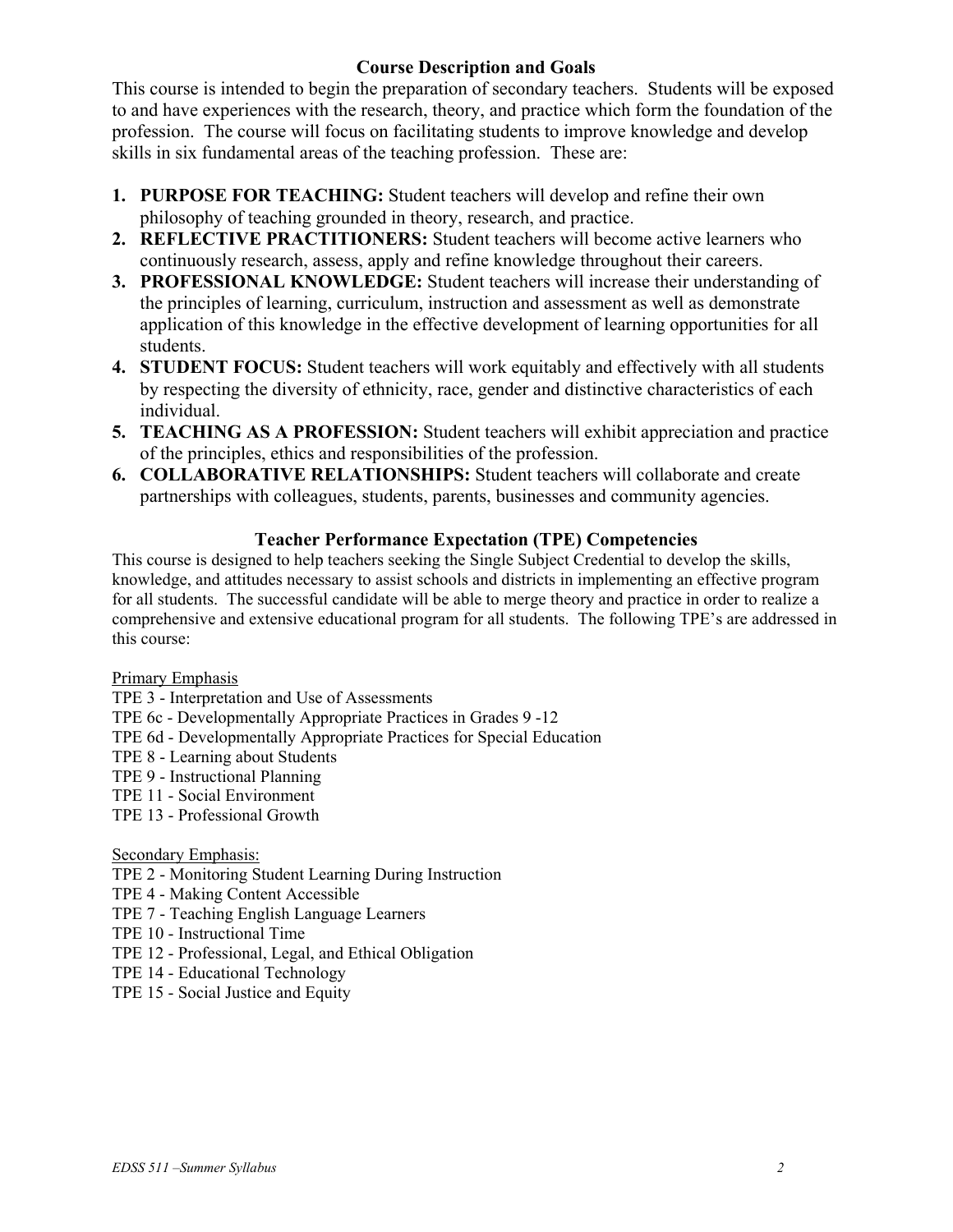# **AUTHORIZATION TO TEACH ENGLISH LEARNERS COMPETENCIES**

| PART 1: LANGUAGE STRUCTURE                             | PART 2:<br>METHODOLOGY OF                                          | PART 3: CULTURE AND                                                                                   |
|--------------------------------------------------------|--------------------------------------------------------------------|-------------------------------------------------------------------------------------------------------|
| AND FIRST- AND SECOND-LANGUAGE                         | BILINGUAL ENGLISH LANGUAGE                                         | <b>CULTURAL DIVERSITY</b>                                                                             |
| <b>DEVELOPMENT</b>                                     | DEVELOPMENT, AND CONTENT                                           |                                                                                                       |
|                                                        | <b>INSTRUCTION</b>                                                 |                                                                                                       |
| I. Language Structure and Use: Universals and          | I. Theories and Methods of Bilingual                               | I. The Nature of Culture                                                                              |
| Differences (including the structure of English)       | <b>Education</b>                                                   |                                                                                                       |
| A. The sound systems of language (phonology)           | A. Foundations                                                     | A. Definitions of culture                                                                             |
| <b>B.</b> Word formation (morphology)                  | B. Organizational models: What works for<br>whom?                  | <b>B.</b> Perceptions of culture                                                                      |
| C. Syntax                                              | C. Instructional strategies                                        | Intragroup differences (e.g.,<br>$\mathbf{C}$<br>ethnicity, race, generations, and<br>micro-cultures) |
| D. Word meaning (semantics)                            | II. Theories and Methods for Instruction In<br>and Through English | D. Physical geography and its<br>effects on culture                                                   |
|                                                        | A. Teacher delivery for both English language                      |                                                                                                       |
| E. Language in context                                 | development and content instruction                                | E. Cultural congruence                                                                                |
| F. Written discourse                                   | Approaches with a focus on English<br><b>B.</b>                    | <b>II. Manifestations of Culture:</b>                                                                 |
|                                                        | language development                                               | <b>Learning About Students</b>                                                                        |
| G. Oral discourse                                      | C. Approaches with a focus on content area                         | A. What teachers should learn about                                                                   |
|                                                        | instruction (specially designed academic                           | their students                                                                                        |
|                                                        | instruction delivered in English)                                  |                                                                                                       |
| H. Nonverbal communication                             | D. Working with paraprofessionals                                  | <b>B.</b> How teachers can learn about<br>their students                                              |
| II. Theories and Factors in First- and Second-         | <b>III.</b> Language and Content Area                              | C. How teachers can use what they                                                                     |
| <b>Language Development</b>                            | <b>Assessment</b>                                                  | learn about their students                                                                            |
|                                                        |                                                                    | (culturally-responsive pedagogy)                                                                      |
| A. Historical and current theories and models of       |                                                                    | <b>III. Cultural Contact</b>                                                                          |
| language analysis that have implications for second-   | A. Purpose                                                         |                                                                                                       |
| language development and pedagogy                      |                                                                    |                                                                                                       |
| B. Psychological factors affecting first- and second-  | <b>B.</b> Methods                                                  | A. Concepts of cultural contact                                                                       |
| language development                                   |                                                                    |                                                                                                       |
| C. Socio-cultural factors affecting first- and second- | C. State mandates                                                  | individual<br>of<br>cultural<br><b>Stages</b>                                                         |
| language development                                   |                                                                    | contact                                                                                               |
| D. Pedagogical factors affecting first- and second-    | <b>D.</b> Limitations of assessment                                | C. The dynamics of prejudice                                                                          |
| language development                                   |                                                                    |                                                                                                       |
| Political factors affecting first- and second-<br>E.   | E. Technical concepts                                              | D. Strategies for conflict resolution                                                                 |
| language development                                   |                                                                    |                                                                                                       |

#### **Required Texts and Resources**

- Borich, Gary D. (1999). *Observation Skills for Effective Teaching.* (3<sup>rd</sup> ed.). Upper Saddle River, NJ: Prentice-Hall. [shared with EDSS 530, Professor Keating]
- Callahan, Joseph F., Leonard H. Clark, and Richard D. Kellough. (1998). *Teaching in the Middle and Secondary Schools.* (6<sup>th</sup> ed.). Upper Saddle River, NJ: Merrill.
- Choate, J.S. (2000). *Successful Inclusive Teaching*. (3rd ed.). Needham Heights, MA: Allyn and Bacon. [shared with all courses in the program]

Course Website: [http://courses.csusm.edu](http://courses.csusm.edu/) (WebCT used for online coursework and communications)

Rethinking Schools. (1994). *Rethinking Our Classrooms,* Volume 1.

Villa, R., and Thousand, J. (1995). *Creating an Inclusive School.* Alexandria, VA: Association for Supervision and Curriculum Development. [This text is required reading for EDUC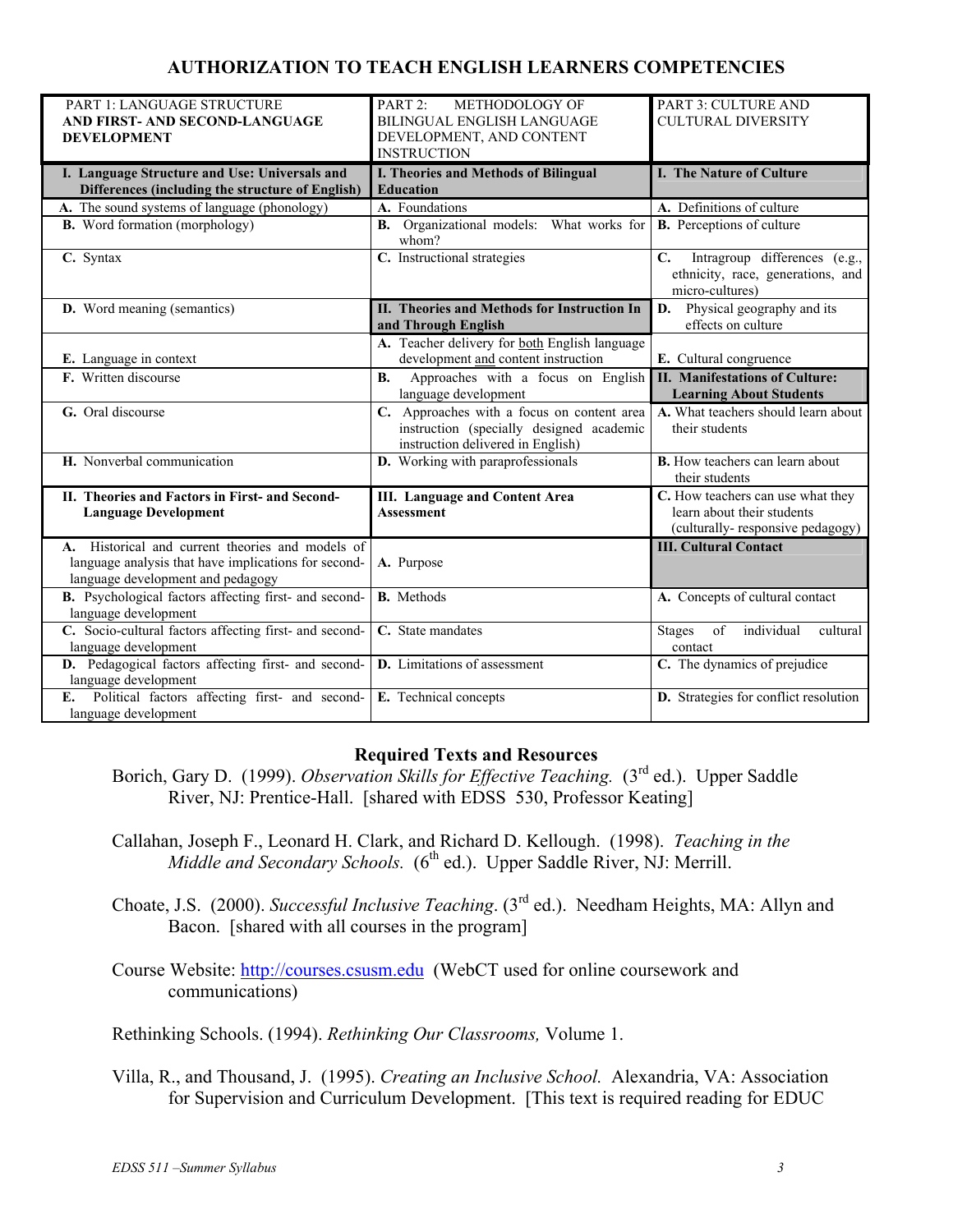350. If you didn't take this prerequisite class at CSUSM, you'll need to buy and read the book on your own. Reference will be made to it in several courses throughout the year.]

## **Choice Books (choose ONE to read after attending first class)**

- 1. Gardner, Howard. (2000). *Intelligence Reframed: Multiple Intelligences for the 21st Century.* Basic Books.
- 2. Gruwell, Erin. (1999). *The Freedom Writers Diary*. Doubleday.
- 3. Kohn, Alfie. (1996). *Beyond Discipline: From Compliance to Community*. Association for Supervision and Curriculum.
- 4. Pipher, Mary. (1995). *Reviving Ophelia: Saving the Selves of Adolescent Girls.* Ballantine Books.
- *5.* Pollack, William S. and Mary Pipher. (1999) *Real Boys: Rescuing Our Sons from the Myths of Boyhood*. Owl Books.
- 6. Rose, Mike*.* (1996). *Possible Lives.* Penguin.
- 7. Tomlinson, Carol Ann. (2001). *How to Differentiate Instruction in Mixed-Ability Classrooms.* Association for Supervision & Curriculum Development.

#### **Other Texts Worth Reading Early in Your Career**

Fried, Robert L. (1995). *The Passionate Teacher*. Boston, MA: Beacon Press. Nelson, J., Lott, L., & Glenn, H.S. (1997). *Positive Discipline in the Classroom.*  $(2<sup>nd</sup>$  ed.). Rocklin, CA: Prima Publishing.

Palmer, Parker. *The Courage to Teach* 

## **Assignments**

- **Highly Effective Teacher Attributes:** See page 8-9 for a full description. Generally, these attributes have to do with professional and responsible behavior and work habits. (Scored on a 4 point rubric; worth 10% of grade)
- **Reading Responses/participation**: Critical, engaged discussion will make this a richer class for all of us. In preparation for this kind of thoughtful discourse, you will be responsible for reading and responding to a variety of texts in a variety of ways. Response methods will be introduced and explained in class. The goal of all reading responses is to help you better contemplate, organize, and understand your reading and to be better prepared for thoughtful discussion. If your responses cease to function in these ways and seem to be "busy work" then you need to adjust what you're doing. Seek alternative ways of responding in order to meet the goal—it is your responsibility to make the work worthwhile. Ask for help if you need it. Come to class prepared to participate fully, using your reading responses as a "jumping off" point. Because you will be reading your "Choice book" over the course of the summer, your reading responses will be on-going. For this book, you should keep a series of notes (margin notes/annotations, post-it notes in the book, separate paper notes, etc.) that you can use for later discussion with your colleagues who have read the same book. These notes will be checked-off as credit/no credit, not collected. (Scored on a 4-point rubric; worth 10% of grade)
- **Observation Journals:** Two journal "reports" will be generated which focus on two specific elements of classroom life and student behavior. The focus of each observation is described in the Borich text: higher level thinking and instructional variety. A format for the journals will be provided in class. This assignment requires observation time in a classroom. This can include a regular secondary school classroom, summer school, or adult night school.(Scored on a 4-point rubric; each worth 10% of grade)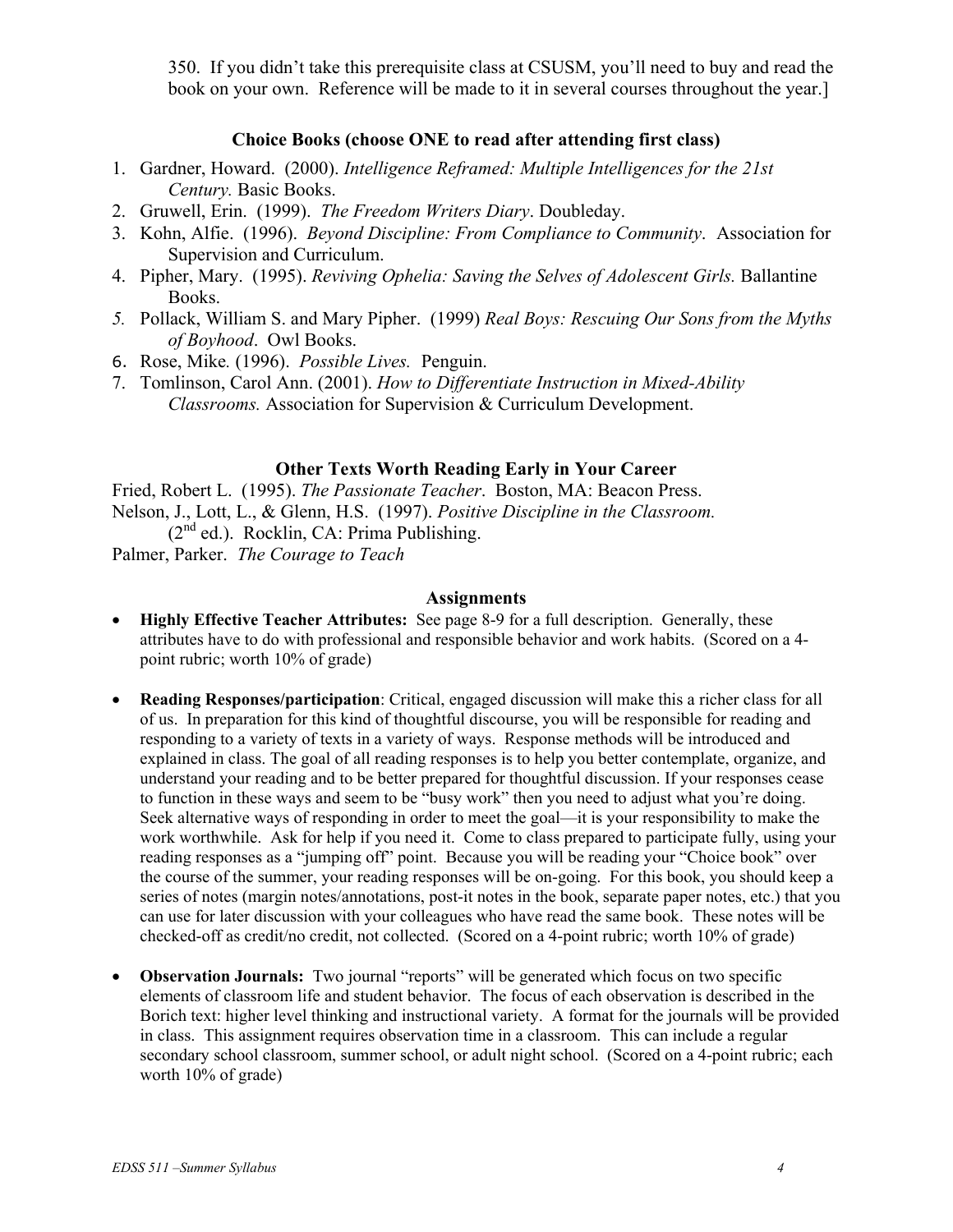- **Unit and Lesson Plans:** Students will develop a unit plan and two lesson plans relevant to their content area. The unit plan will include student/class background, goals, instructional and assessment strategies, timeline, and reflection. This assignment requires consultation with a practicing teaching in your content area—preferably one who views planning as a serious part of their professional responsibilities. (Scored on a 4-point rubric; worth 20% of grade)
- **Reflective Writing:** Reflective paper in response to the reading "Courage for the Discouraged." (Scored on a 4-point rubric; worth 10% of grade)
- **SST:** Participation in a group presentation modeling the SST process. Preparation for this assignment will take place via your online work. (Scored on a 4-point rubric; worth 10% of grade)
- **Special Education Matrix: The Thirteen Handicapping Conditions:** Students will create a master chart that includes information about environmental, curricular, instructional, and assessment adaptations and accommodations for students who qualify for special education according to the state and federal criteria under any of the 13 handicapping conditions. Further instructions will be provided in class and online.(Scored on a 4-point rubric; worth 20% of grade) •

## **Recap of Assignment Weights and Due Dates**

| 10% Due: ongoing to end of course           |
|---------------------------------------------|
| 10% Due: throughout the course—see calendar |
| 10\% Due: $6/7$                             |
| 20% Due:7/27                                |
| $10\%$ Due: $8/7$                           |
| each $10\%$ Due: $8/16$ and $9/30$          |
| $20\%$ Due: $10/14$                         |
|                                             |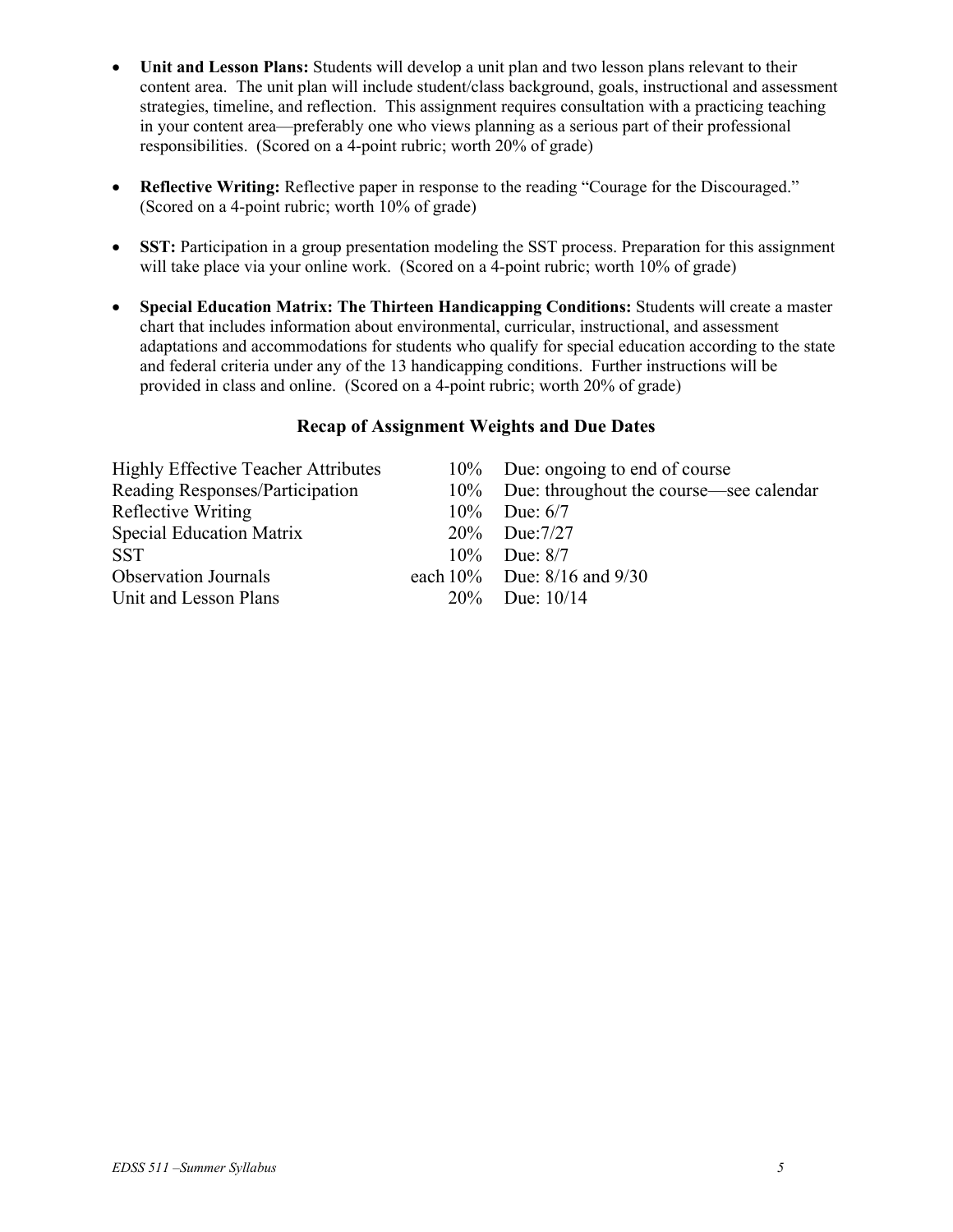# **Grading Rubric for EDSS 511**

# **"A" students:**

- 1. demonstrate serious commitment to their learning, making full use of the learning opportunities available to them and searching out the implications of their learning for future use.
- 2. complete ALL major assignments thoroughly, thoughtfully, and professionally, receiving 3.5 4 average on all assignments.
- 3. make insightful connections between all assignments and their developing overall understanding of teaching and learning; they continually question and examine assumptions in a genuine spirit of inquiry.
- 4. show high level achievement of or progress toward course goals.
- 5. always collaborate with their colleagues in professional and productive ways, working with integrity to enhance each participant's learning .
- 6. consistently complete all class preparation work and are ready to engage in thoughtful discourse.
- 7. demonstrate responsibility to meeting attendance requirements (see syllabus).

# **"B" students:**

- 1. comply with the course requirements and expectations.
- 2. complete ALL major assignments, usually thoroughly, thoughtfully, and professionally, receiving 2.5 –3.5 on assignments.
- 3. usually connect assignments to their developing overall understanding of teaching and learning; may be satisfied with "accepting" their learning as it's "received" without examining, very deeply, their and others' assumptions or seeking a deeper understanding of the implications.
- 4. show reasonable achievement of or progress toward course goals.
- 5. generally collaborate with their colleagues in professional and productive ways, enhancing each participant's learning.
- 6. complete most class preparation work and are ready to engage in thoughtful discourse
- 7. demonstrate responsibility to meeting the attendance requirements (see syllabus).

# **"C" students:**

- 1. demonstrate an inconsistent level of compliance to course requirements and expectations.
- 2. complete ALL assignments but with limited thoroughness, thoughtfulness, and/or professionalism, receiving  $2 - 2.5$  average on all assignments, OR fail to complete one major assignment.
- 3. make limited connections between assignments and their developing overall understanding of teaching and learning; may not be open to examining assumptions or implications.
- 4. attempt but show limited progress in achieving course goals.
- 5. collaborate with their colleagues in ways that are not always professional or productive; participant's may be distracted from learning.
- 6. complete some class preparation work and are generally under-prepared to engage in thoughtful discourse
- 7. meet the minimum attendance requirements (see syllabus).

**"D" or "F" students** fail to meet the minimum requirements of a "C." The specific grade will be determined based on rate of assignment completion, attendance, etc.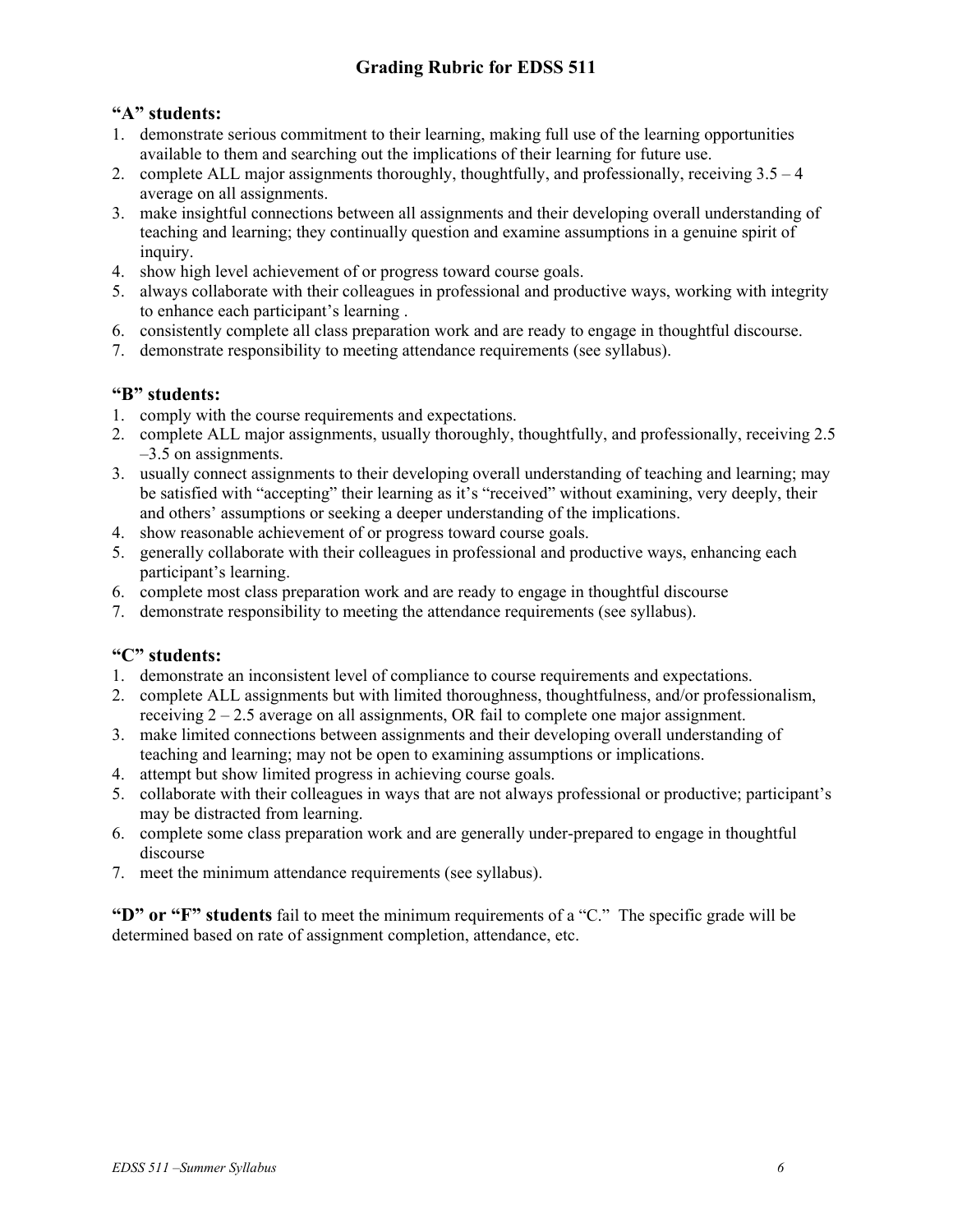# **GRADING NOTES**

- ¾ Students must meet the attendance and average assignment score requirements to be eligible for the grade described. They are "prerequisites" for being eligible for a particular grade.
- $\triangleright$  Students falling in between grade levels will earn a + or at the instructor's discretion, depending on where they meet the criteria most fully.
- ¾ In order to receive a California State Teaching Credential, you must maintain a B average in your College of Education classes and receive no lower than a  $C<sup>+</sup>$  in any one course. A grade lower than a C+ indicates serious concern about a student's readiness for a teaching credential—significant concerns exist about his/her quality of learning, quality of work, etc. If you are concerned about meeting this requirement at any time, you should talk with your instructor immediately.

Teacher education is a professional preparation program. Students will be expected to adhere to standards of dependability, academic honesty and integrity, confidentiality, and writing achievement. Because it is important for teachers to be able to effectively communicate their ideas to students, colleagues, parents, and administrators, writing that is original, clear and error-free is a priority in the College of Education. All ideas/material that are borrowed from other sources must have appropriate references to the original sources. Any quoted material should give credit to the source and be punctuated with quotation marks.

#### **Attendance**

College of Education attendance policy states: "Due to the dynamic and interactive nature of course in the COE, all students are expected to attend all classes and participate actively. At a minimum, students must attend more than 80% of class time, or s/he may not receive a passing grade for the course at the discretion of the instructor." Our class meets 16 times, not including the online work (Saturdays  $= 2$ ) classes). Instructor policy: if three class sessions are missed, the highest possible grade that can be earned is a "C+", regardless of other work completed. If extenuating circumstances occur, the student should contact the instructor as soon as possible to make appropriate arrangements.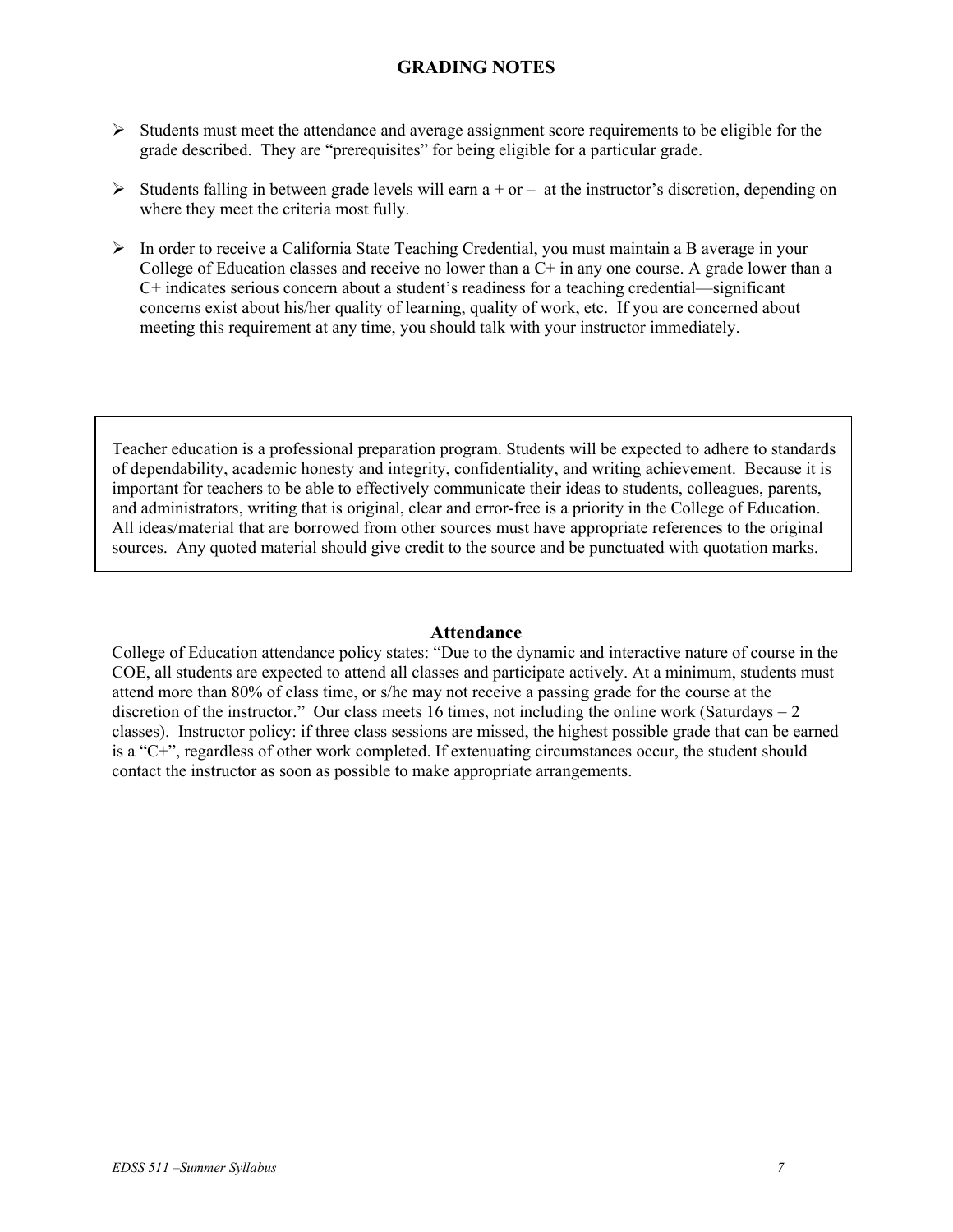# *The Maintenance and Development of Positive Teacher Behaviors in the College of Education Courses*

(These are the AFFECTIVE objectives for our single subject courses.)

#### **Purpose/Rationale**

A variety of practitioner and university research suggests the importance of linking affective objectives (feelings, attitudes, values, and social behaviors) to all cognitive objectives (mental operations, content knowledge) in all subject areas (Roberts and Kellough, 2000). Krathwohl, Bloom and Masia (1964) developed a useful taxonomy for teachers to use in defining and implementing affective objectives. These student behaviors are hierarchical from least internalized to most internalized: 1) receiving; 2) responding; 3) valuing; 4) organizing; 5) internalizing and acting. There is a correlation between students' academic success and the degree to which teachers incorporate these affective objectives (Roberts and Kellough, 2000; Baldwin, Keating and Bachman, 2003).

In order for teachers to facilitate and integrate these affective expectations into their own teaching, it is essential that they demonstrate corresponding personal attributes (characteristics, qualities) in their own learning. In light of this, it is critical for pre-service teachers to be given an overall dispositional model (a range of these personal attributes) that can be used by them, as future teachers, and that illustrates the importance of and encourages the practice of these attributes. This dispositional model generally reflects the high expectations of quality teaching such as enthusiasm, positive attitudes, positive interactions and supportive interpersonal relationships within the teaching environment. In summary, there is a general consensus within the educational community that these attributes are considered highly desirable professional qualities in teachers (with an obvious range of individual manifestations) that will assist in promoting successful teaching and learning outcomes (Stone, 2002; McEwan, 2002; Dewey, 1910).

#### **Scoring Criteria**

Each of these seven attributes will be scored on a 4-point rubric and then averaged (to be 10% of the course grade). Demonstrated improvement for an individual in any area will be used as a strong consideration in the scoring of these attributes. Peer input and intermediate conferences will assist in formative assessments.

- 4 = **Exceeds expectations:** Student has demonstrated an especially high level of functioning with respect to this attribute (no sub par examples)
- 3 = **Meets expectations:** Student has demonstrated an acceptable level of functioning with respect to this attribute (some qualities may be high while others are more limited; while there is room for continued growth, this student is generally solid; no concerns exist)
- 2 = **Below expectations**: Student has demonstrated inconsistent levels of functioning with respect to this attribute; the student is on his/her way to meeting expectations, but needs time or a conscientious focus on this attribute in order to do so (numerous limitations or examples noted)
- 1 = **Well below expectations**: Student has demonstrated a low level of functioning with respect to this attribute (serious overall limitations noted in this area)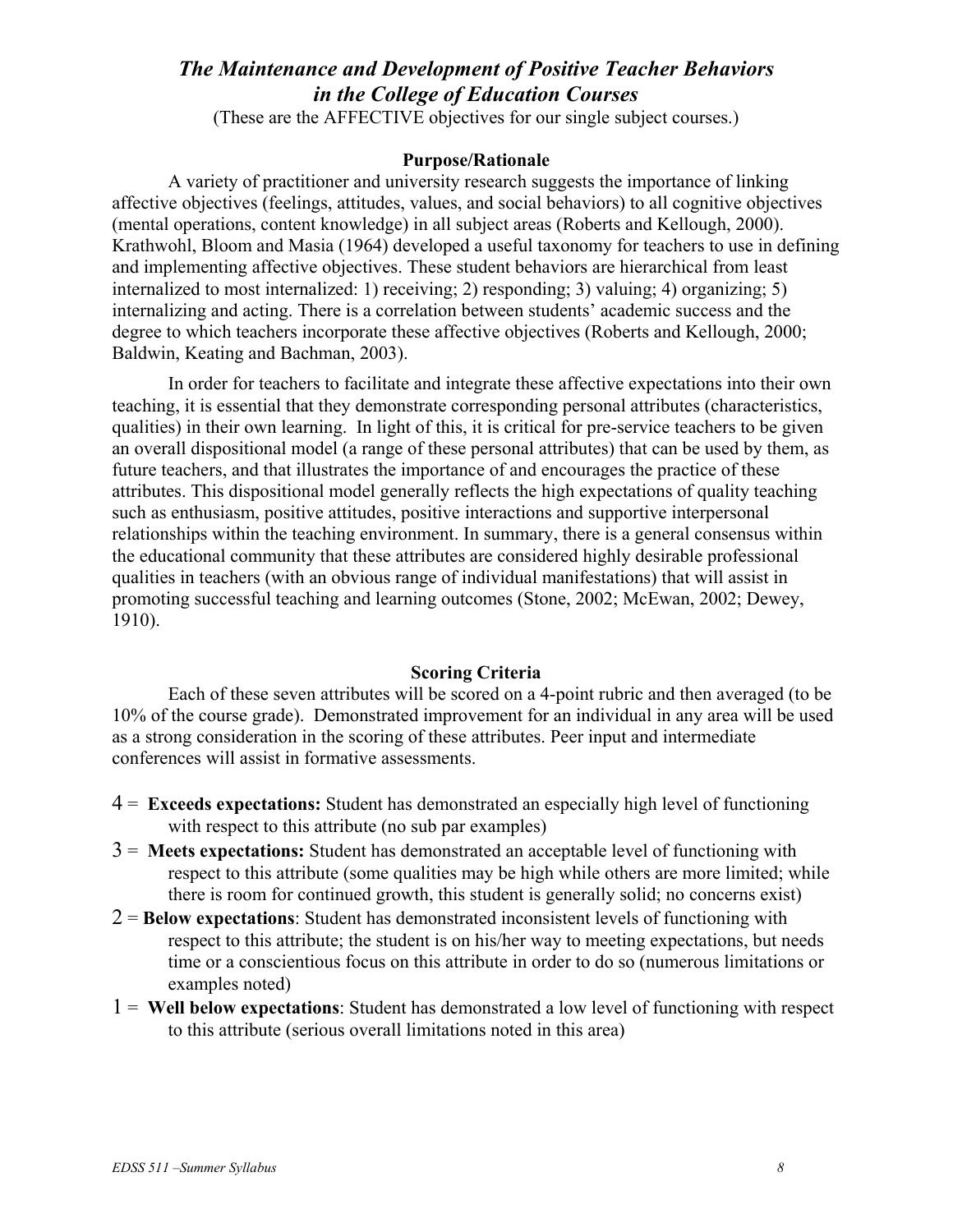## **Generally Accepted Attributes of Highly Effective Teachers (as seen in pre-service programs)**

(Roberts and Kellough, 2000; Stone, 2002; McEwan, 2002; Baldwin, Keating and Bachman, 2003; Johnson and Johnson, 1994; COE Mission Statement, 1997)

The following will be used as a guideline to assess the level of attainment (and progress) in demonstrating these attributes.

- 1) **General classroom attendance, promptness, and participation:** is on time, respects time boundaries (breaks, etc.), regularly attends class, and actively participates.
- 2) **Attention to classroom discussion protocols** (per Epstein's Five Stage Rocket)**:** respects time limitations, recognizes and respects the perspectives of fellow classmates, gives wait time, listens actively, uses non-interruptive skills, mediates disagreements by working to understand others' perspectives and finding common ground, genuinely encourages all to participate.
- 3) **Social and cooperative skills (as illustrated in cooperative projects)**: assumes responsibility of one's roles, is open to consensus and mediation, effectively communicates ideas, attends group meetings, is dependable, respects others' ideas, expects quality work from self and colleagues, manages time effectively, uses organizational skills and leadership skills, is assertive but not aggressive, uses reflection as a means of evaluation, motivates and offers positive reinforcement to others.
- 4) **Attention to assignments:** meets time deadlines, produces quality products, responds cooperatively to constructive criticism, uses rubrics or other stipulated criteria to shape an assignment, prioritizes tasks and performs/supervises several tasks at once.
- 5) **General classroom demeanor:** is professional, creative, kind, sensitive, respectful, has a sense of humor, is supportive of fellow classmates and instructors; recognizes others' perspectives as valid and works to include all "voices" in the classroom; is aware of and responsive to issues and behaviors that might marginalize colleagues in the classroom.
- 6) **Flexibility:** is responsive when reasonable adjustments to the syllabus, curriculum, schedule, and school site assignments become necessary (common to the educational arena); can work through frustrations by problem-solving with others and not letting emotional responses dominate or impair thinking; "bounces" back easily; can work calmly under stress.
- 7) **Openness to and enthusiasm for learning:** can engage with a variety of educational ideas with an open mind and a sense of exploration; demonstrates passion for and metacognition of learning across the curriculum and within discipline areas; takes advantage of learning opportunities and seeks out additional opportunities for learning.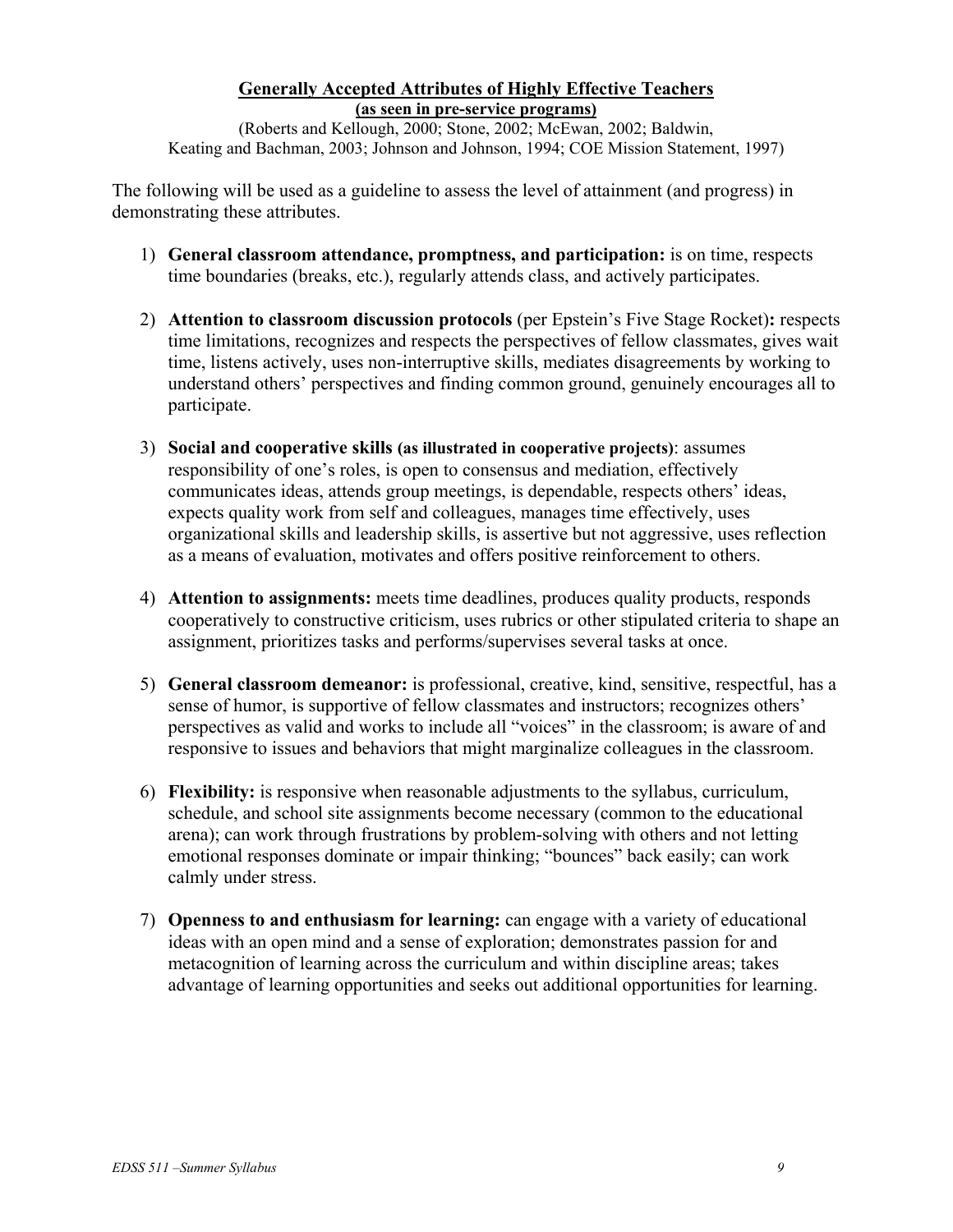| <b>Tentative Calendar (Subject to Change)</b> |  |  |
|-----------------------------------------------|--|--|
|-----------------------------------------------|--|--|

| <b>Date</b>                                 | <b>Topic</b>                                                                                                                                                                                                                                             | <b>Reading Assignment Due</b>                                                                                                                     | <b>Assignment Due</b>                                                                                                                                                                                                                                                                                                                                        |
|---------------------------------------------|----------------------------------------------------------------------------------------------------------------------------------------------------------------------------------------------------------------------------------------------------------|---------------------------------------------------------------------------------------------------------------------------------------------------|--------------------------------------------------------------------------------------------------------------------------------------------------------------------------------------------------------------------------------------------------------------------------------------------------------------------------------------------------------------|
| 5/29<br>5:30-8:30<br>(Mullen<br>w/Keating)  | Orientation/team-<br>building (combined<br>w/530                                                                                                                                                                                                         | None—although if<br>$\blacklozenge$<br>the Villa/Thousand<br>text was not read<br>during EDUC 350,<br>this would be a<br>good time to read<br>it. | None                                                                                                                                                                                                                                                                                                                                                         |
| 5/31<br>8:30-3:30<br>(Mullen w/<br>Keating) | Orientation/team-<br>building (combined<br>w/530                                                                                                                                                                                                         | Program handbook<br>٠<br>(downloaded from<br>COE home page)                                                                                       | Questions you want to ask about<br>the information in the program<br>handbook.                                                                                                                                                                                                                                                                               |
| 6/5<br>5:30-8:30<br>(Mullen)                | Purpose, perceptions,<br>and philosophy of<br>teaching                                                                                                                                                                                                   | Course syllabus<br>$\bullet$<br>downloaded, read,<br>and printed (from<br>COE webpage or<br>WebCT)<br>Callahan: Mod. 1<br>Rethinking: TBA         | Bring any syllabus questions you<br>$\bullet$<br>have to class<br>Reader response: double-entry<br>٠<br>journal for one of the readings<br>and exercise 1.1 (page 25 in<br>Callahan)<br>Note: find your previously written<br>philosophy of teaching or belief<br>statements from EDUC 350 or<br>equivalent. Keep in your<br>notebook until later in course. |
| 6/7<br>$8:30-3:30$<br>(Mullen and<br>Hood)  | Democratic and<br>inclusive classrooms:<br>building an<br>environment to<br>nurture the circle of<br>courage and respect<br>adolescent<br>development<br>Professional<br>ethics/legal<br>responsibilities<br>Introduction to<br>WebCT for online<br>work | "The Circle of<br>٠<br>Courage" article<br>(distributed in<br>class)<br>Choate: Ch. 1                                                             | Reflective writing assignment for<br>$\blacklozenge$<br>"Courage" article<br>Make margin notes in Choate,<br>$\bullet$<br>highlighting ideas you especially<br>want to remember.<br>Bring Callahan book to class<br>Be sure university computer<br>account is activated.                                                                                     |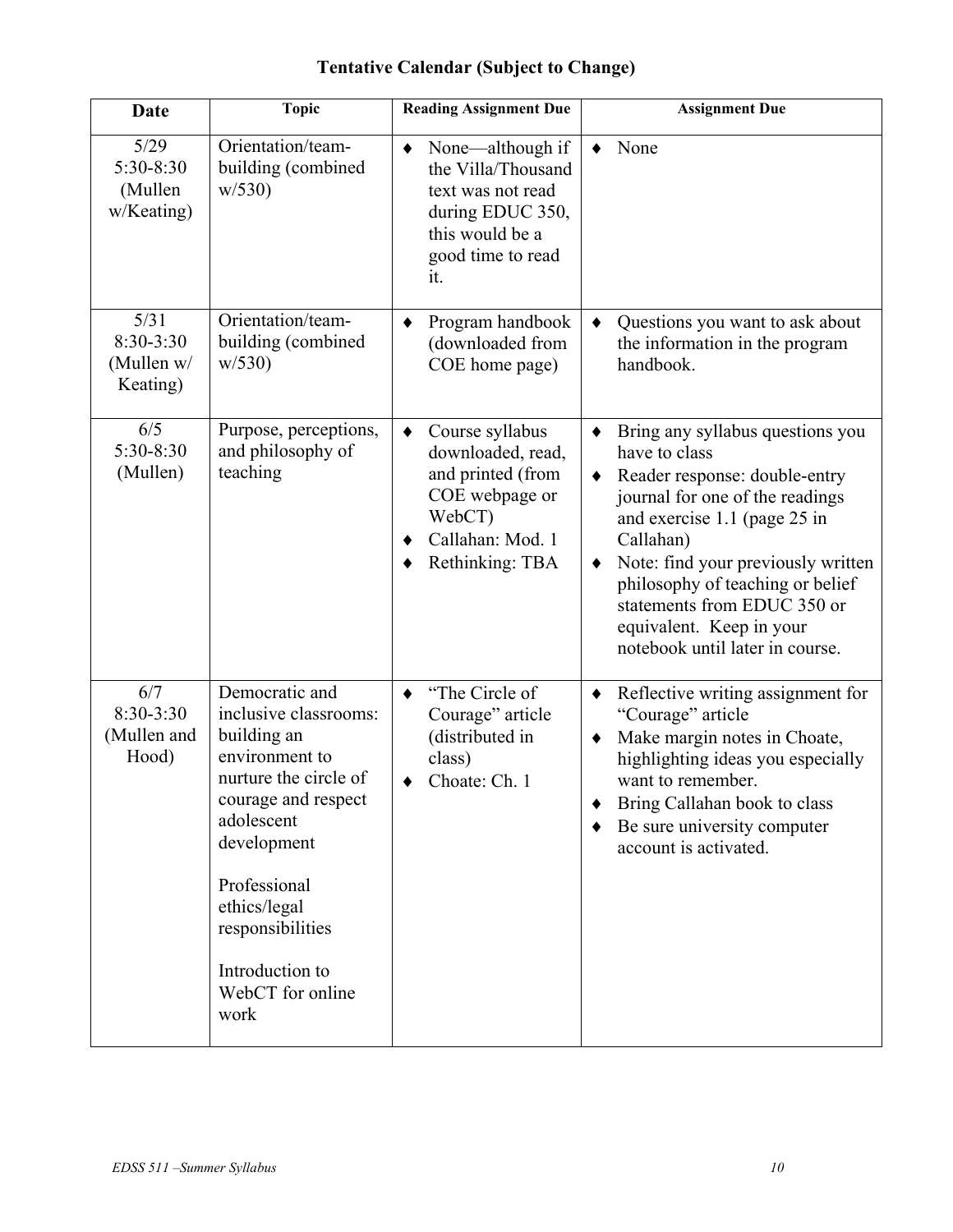| 7/17<br>5:30-8:30<br>(Mullen)   | Learning and learning<br>theories                                                                                                                    | Callahan: Mod. 2<br>$\bullet$<br>(complete)<br>exercises 2.1 and<br>2.2 when the book<br>indicates you<br>should-page<br>60-don't do the<br>parts that require<br>working with a<br>colleague) | Reader response: Download the<br>free trial version of Inspiration<br>software from<br>www.inspiration.com<br>Using this software, create a graphic<br>organizer that helps you to organize<br>the major ideas from module 2.<br>Print the organizer to bring to class.<br>If you do not have a computer at<br>home, make arrangements to<br>complete this assignment with a<br>partner who does have a computer.<br>Come to class prepared to share<br>your decision about which choice<br>book you'll read. |
|---------------------------------|------------------------------------------------------------------------------------------------------------------------------------------------------|------------------------------------------------------------------------------------------------------------------------------------------------------------------------------------------------|---------------------------------------------------------------------------------------------------------------------------------------------------------------------------------------------------------------------------------------------------------------------------------------------------------------------------------------------------------------------------------------------------------------------------------------------------------------------------------------------------------------|
| 7/19<br>$8:30-3:30$<br>(Mullen) | Learning and learning<br>theories<br>Model Borich<br>observation journal                                                                             | Rethinking: TBA<br>٠<br>Borich: Ch. 7:<br>"Looking for<br>Lesson Clarity"                                                                                                                      | Reader response: Margin<br>notes/annotations<br>Bring Borich book to class                                                                                                                                                                                                                                                                                                                                                                                                                                    |
| Online<br>(Hood)                | The typical "atypical"<br>student and the<br>handicapping<br>conditions matrix<br>(equivalent to<br>approximately 6-9<br>hours of classroom<br>time) | Choate: Ch. 2<br>$\bullet$                                                                                                                                                                     | Special Education Matrix (written<br>in Microsoft Word) due no later<br>than July 27 <sup>th</sup> submitted via<br>WebCT as an attachment to Toni.                                                                                                                                                                                                                                                                                                                                                           |
| Online<br>(Hood)                | Intro. to<br>differentiating<br>instruction and SST<br>(equivalent to<br>approximately 3<br>hours of classroom<br>time)                              | Choate: Ch. 3<br>٠<br>Universal design<br>article (available<br>via WebCT)<br>Other readings on<br>WebCT                                                                                       | Online activity<br>٠<br>Reading and activity is also<br>preparation for 8/7 SST<br>presentation.                                                                                                                                                                                                                                                                                                                                                                                                              |
| 8/7<br>5:30-8:00<br>(Hood)      | SST preparation and<br>presentation                                                                                                                  | Prior reading done<br>via online work                                                                                                                                                          | SST presentation (completed in<br>class)                                                                                                                                                                                                                                                                                                                                                                                                                                                                      |
| 8/14<br>5:30-8:30<br>(Mullen)   | Planning and<br>instructional<br>strategies: the big<br>picture down to                                                                              | Callahan: Mods. 3<br>and 4 (except<br>pages 141-top of<br>146; pick up again                                                                                                                   | Reader response: complete the<br>organizer given to you in class or<br>available via WebCT (this is a<br>pre-established organizer)                                                                                                                                                                                                                                                                                                                                                                           |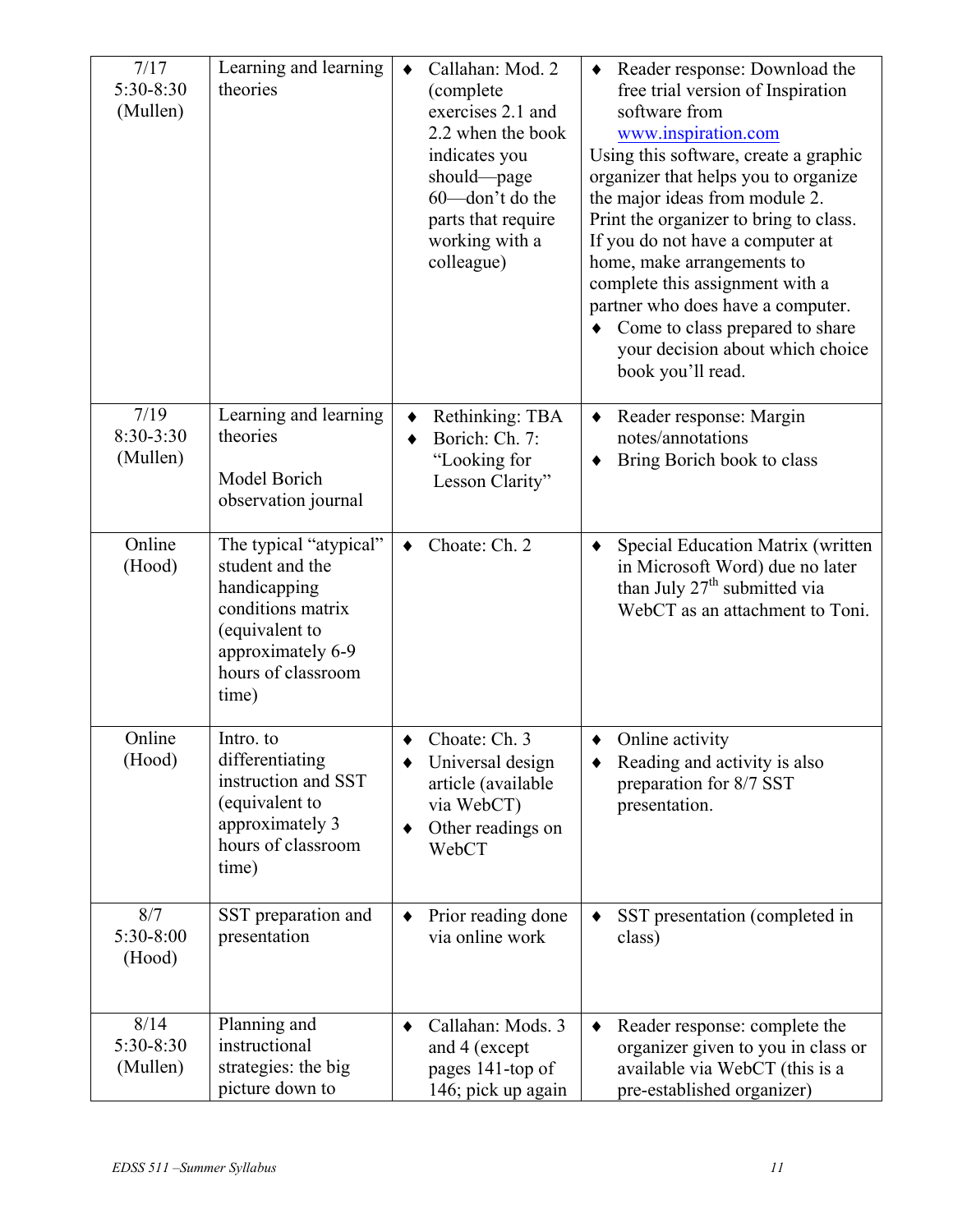|                               | lesson plans                                              | at "Writing Lesson<br>$PlanS$ ")<br>Download, read,<br>and bring your<br>content area's<br>frameworks or<br>standards<br>(available at<br>www.cde.ca.gov)<br>Reference to<br>universal design<br>article | Complete exercises 3.8, 3.10,<br>$\bullet$<br>3.12, and 4.5 (questions 3, 6, 7, 8)<br>as you read Callahan.                                                                                                                                                                                                                                                                                                                                                                                                                                                                                                                                   |
|-------------------------------|-----------------------------------------------------------|----------------------------------------------------------------------------------------------------------------------------------------------------------------------------------------------------------|-----------------------------------------------------------------------------------------------------------------------------------------------------------------------------------------------------------------------------------------------------------------------------------------------------------------------------------------------------------------------------------------------------------------------------------------------------------------------------------------------------------------------------------------------------------------------------------------------------------------------------------------------|
| 8/16<br>8:30-3:30<br>(Mullen) | Planning and<br>instructional<br>strategies               | Callahan: Mods. 6<br>$\bullet$<br>and $7$ (Mod. 8 is<br>also good to read<br>when you have<br>time)<br>Borich: Ch. 8<br>"Instructional<br>Variety"                                                       | Reader response: Create a two-<br>$\bullet$<br>column list with one column<br>labeled "Student-centered<br>activities" and the other labeled<br>"Teacher-centered activities."<br>While you read, make a list of<br>strategies in each column. Put a<br>star next to those you particularly<br>want to use in your planning<br>because they are especially<br>effective in your discipline. Put a<br>? next to those strategies you<br>want to discuss with someone<br>else for greater clarity.<br>Complete exercises 6.2, 7.1<br>(questions 1-8), and 7.2 as you<br>read Callahan.<br>Observation journal for<br>instructional variety due. |
| 9/30<br>5:00-8:00<br>(Mullen) | Planning and<br>differentiating<br>instruction re-visited | Rethinking:<br>Choose any two<br>articles from pages<br>68-124<br>Borich: Ch. 12<br>"Higher Level<br>Thinking"                                                                                           | Reader response: Reflective<br>response to the two articles<br>describing implications for your<br>own teaching—what do these<br>articles offer you or make you<br>consider, and why is that<br>important?<br>Observation journal for higher<br>level thinking due.<br>Bring in rough draft of unit plan<br>for feedback and work.                                                                                                                                                                                                                                                                                                            |
| 10/7<br>5:00-8:00<br>(Mullen) | Assessment options<br>and tools                           | Callahan: Mod. 9<br>Rethinking: TBA                                                                                                                                                                      | Reader response: using your own<br>٠<br>unit plan and lesson plans, do the<br>following:<br>Choose two specific objectives<br>1.                                                                                                                                                                                                                                                                                                                                                                                                                                                                                                              |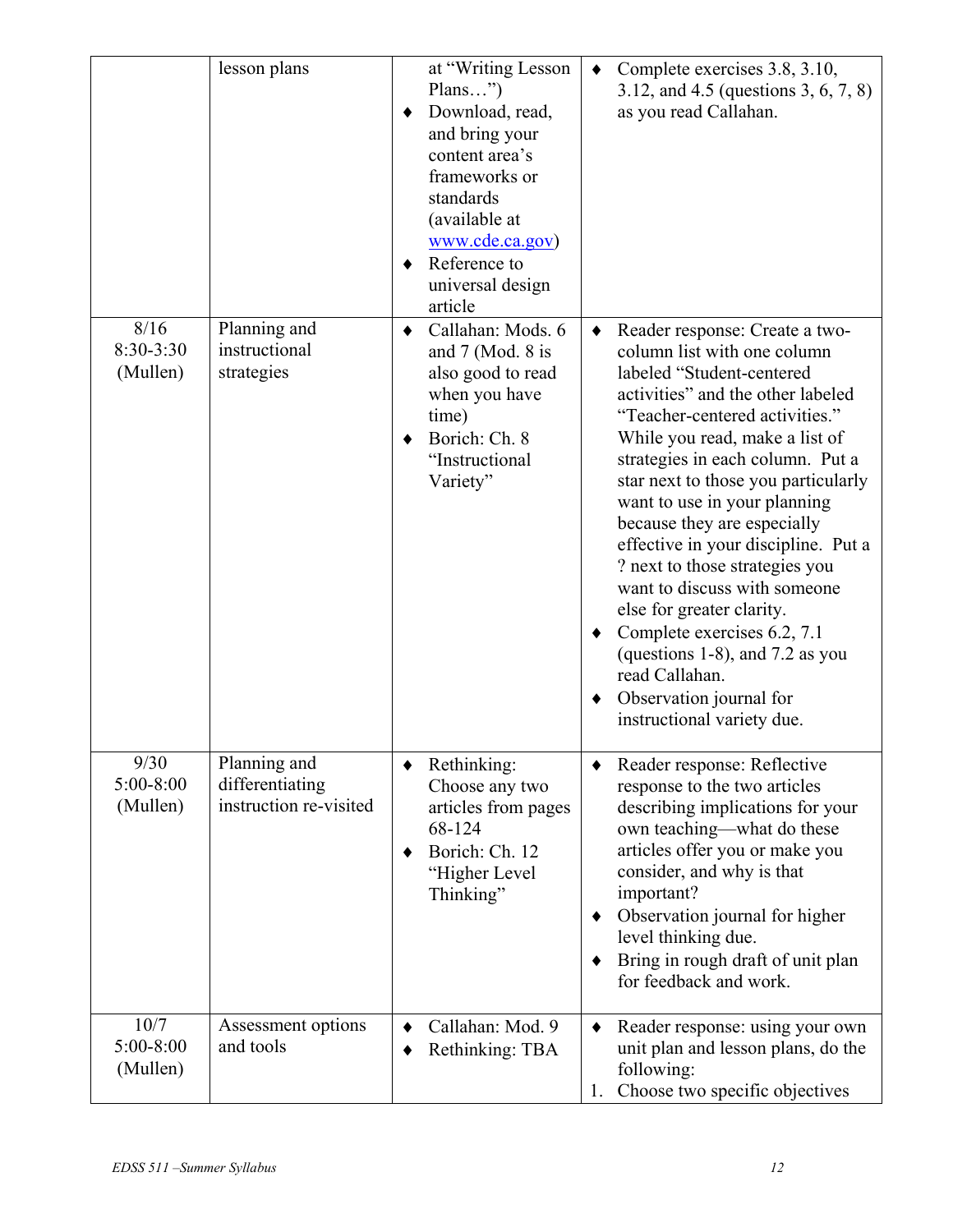|  |  |  | 2. | from a lesson plan.<br>For each objective, identify a<br>"traditional" means of assessment<br>you might use to measure<br>accomplishment of that objective,<br>and identify an "authentic" means<br>of assessment you might use to<br>measure accomplishment of that<br>objective.<br>Develop a rough draft 3-column<br>list of criteria that describes what<br>a student would need to<br>do/achieve in order to earn an A,<br>B, or C in your class (think<br>beyond just an accumulation of<br>points; what learning<br>accomplishments would a student<br>need to demonstrate in order to<br>earn an A, B, C? As you develop<br>this list, consider how you<br>identify the difference between<br>the A student and the C student.).<br>Next to the criteria, identify how<br>you would know whether a<br>student had met the criteria (what<br>methods would you use to<br>measure the criteria?).<br>Observation journal: XX?<br>Bring in rough draft of unit plan<br>for feedback and work. |
|--|--|--|----|----------------------------------------------------------------------------------------------------------------------------------------------------------------------------------------------------------------------------------------------------------------------------------------------------------------------------------------------------------------------------------------------------------------------------------------------------------------------------------------------------------------------------------------------------------------------------------------------------------------------------------------------------------------------------------------------------------------------------------------------------------------------------------------------------------------------------------------------------------------------------------------------------------------------------------------------------------------------------------------------------|
|--|--|--|----|----------------------------------------------------------------------------------------------------------------------------------------------------------------------------------------------------------------------------------------------------------------------------------------------------------------------------------------------------------------------------------------------------------------------------------------------------------------------------------------------------------------------------------------------------------------------------------------------------------------------------------------------------------------------------------------------------------------------------------------------------------------------------------------------------------------------------------------------------------------------------------------------------------------------------------------------------------------------------------------------------|